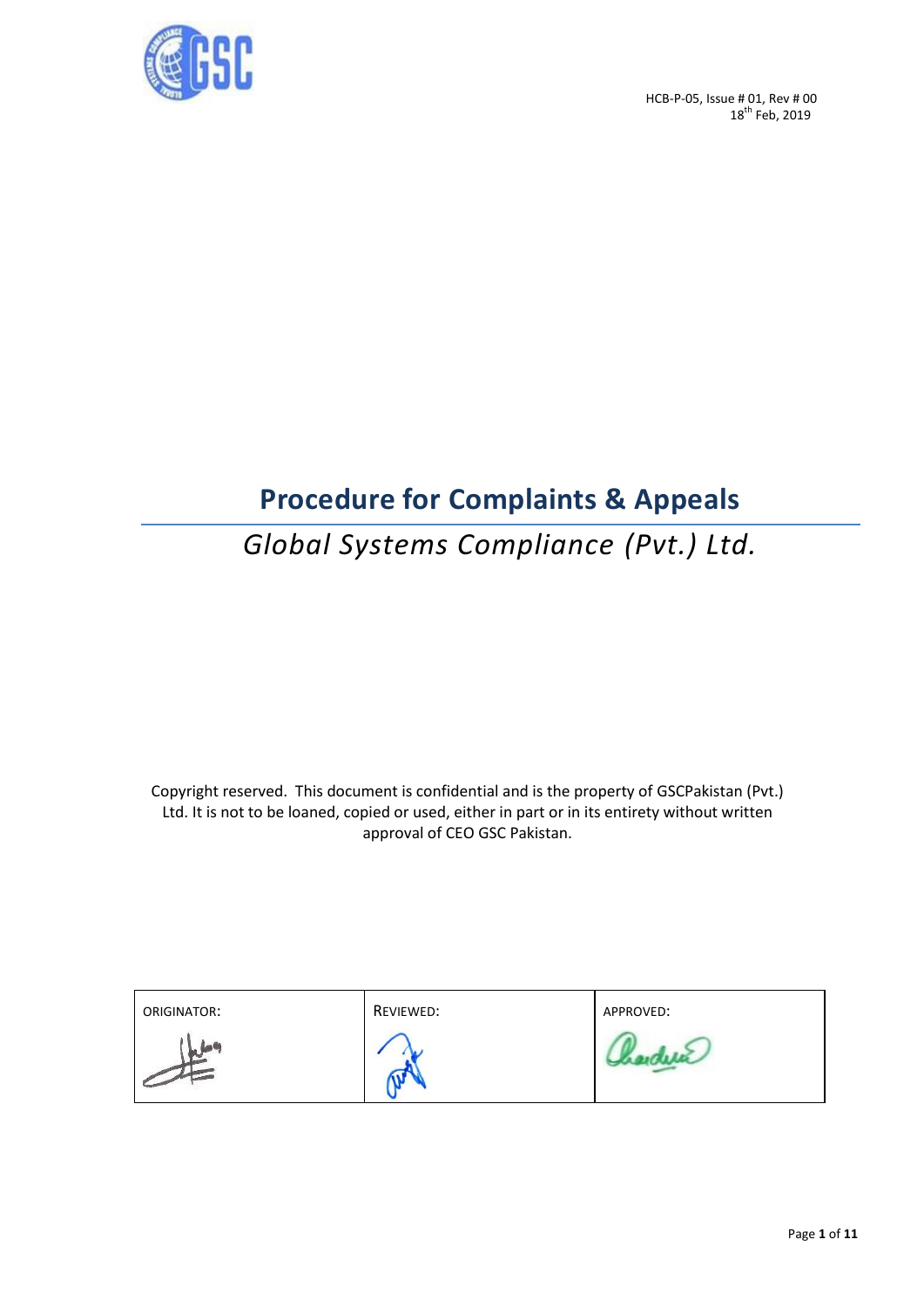

### **Table of Contents**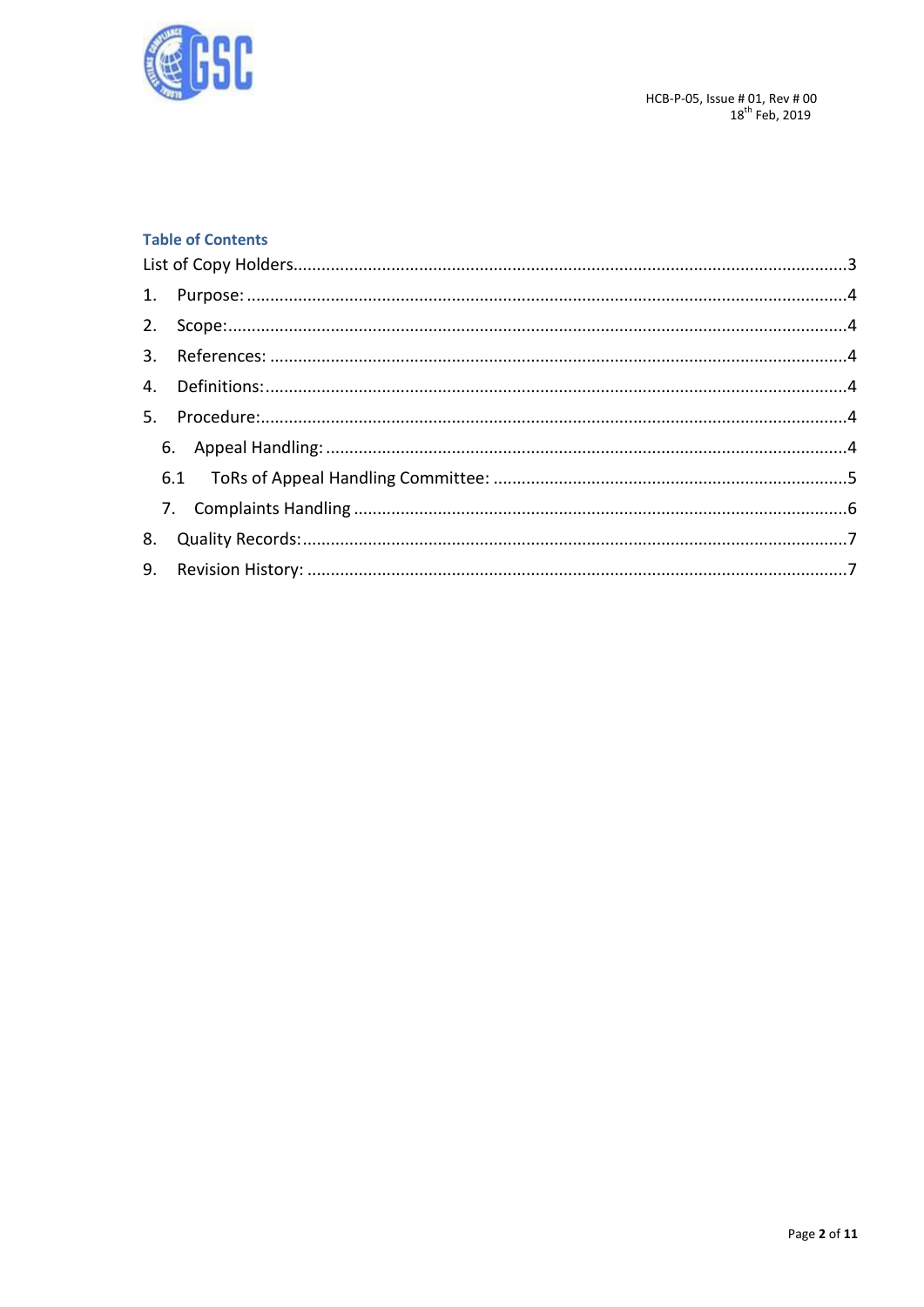

## **List of Copy Holders**

<span id="page-2-0"></span>

| $Sr.$ # | <b>Designation</b>                       |
|---------|------------------------------------------|
|         | <b>Chief Executive Officer</b>           |
| 2       | <b>Quality Management Representative</b> |
| 3       | <b>Deputy Management Representative</b>  |
| 4       | <b>Shariah Expert</b>                    |
| 5       | <b>Manager Certification</b>             |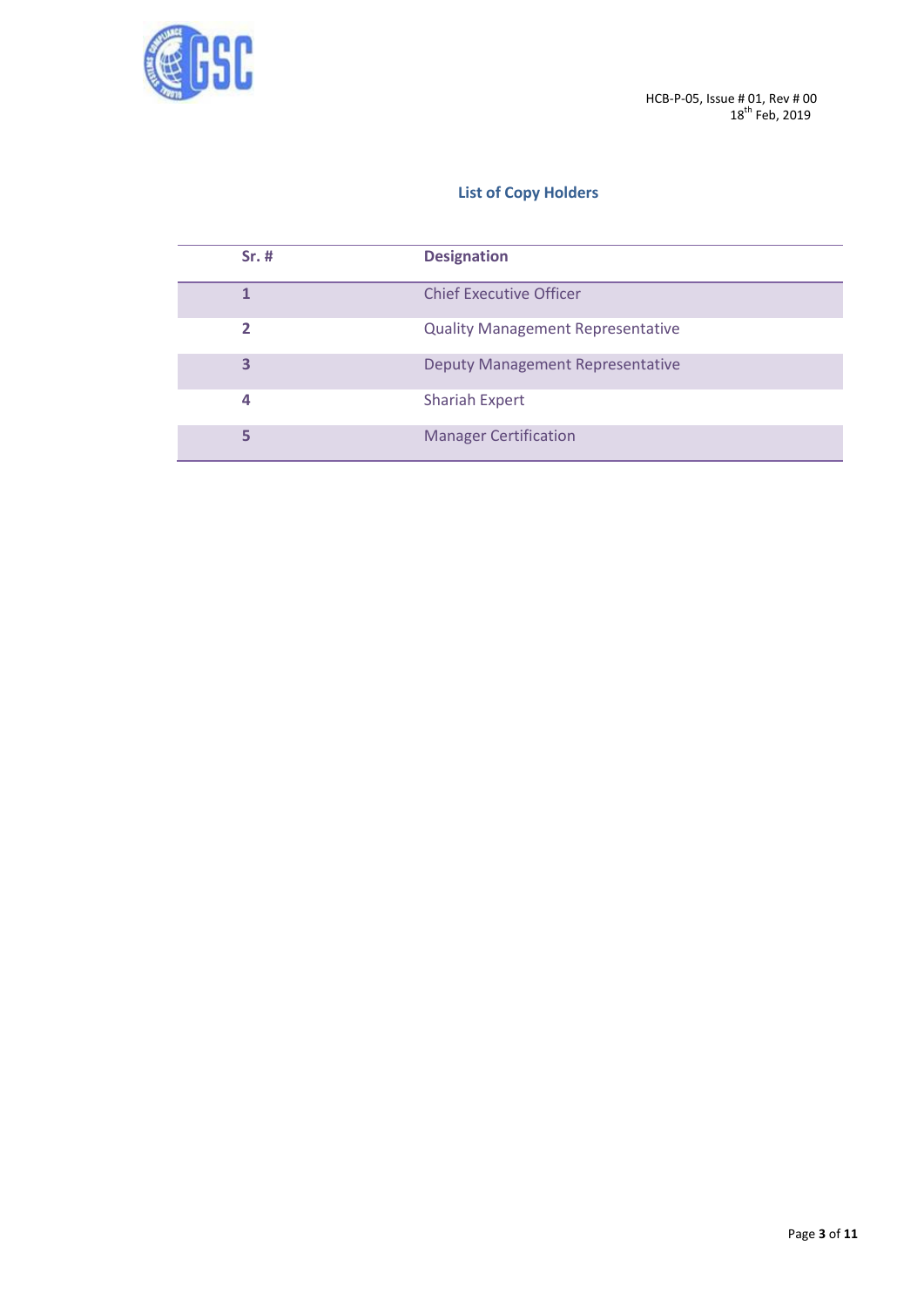

#### <span id="page-3-0"></span>**1. Purpose:**

HCB-P-05, Issue # 01, Rev # 00  $18^{th}$  Feb, 2019

To define the manner in which Complaints & appeals against GSC Pakistan and GSC Pakistan registered clients or sites are recorded and processed. All complaints will be dealt with locally.

#### <span id="page-3-1"></span>**2. Scope:**

All appeals and complaints received by GSC Pakistan in relation to its recognised activities and certificated customers & all complaints against GSC Pakistan registered organisation/sites related to their activities.

#### <span id="page-3-2"></span>**3. References:**

Clause 9.7 of PS 4992-2016, Appeals Clause 9.8 of PS 4992-2016, Complaints

#### <span id="page-3-3"></span>**4. Definitions:**

None

#### <span id="page-3-4"></span>**5. Procedure:**

#### <span id="page-3-5"></span>**6. Appeal Handling:**

i. The Appellant address the appeal on Appeal Form (FMP05/01) to MR through any suitable means (email, fax, letter, registered mail etc) as per appeal, complaint handling process (Annex 1 Appeal Process, Annex 2 Complaint Process) available upon request of a client/ on the website on GSC. The appeal, should address the following information as relevant;

- a. Name, designation of the Appellant
- b. Name of Organization/Institute
- c. Valid mailing Address and location.
- d. Contact numbers
- e. E-mail/Fax (if any)

ii. In case of verbal query regarding Appeal the MR request the Appellant to address Appeal in writing on FMP05/01. Anonymous Appeals is not entertained by GSC. However the identity of the Appellant, on his request, may not be revealed to the concerned.

iii. MR is overall responsibility for the appeal handling process. MR ensures that the persons engaged in the Appeals handling process are different from those who carried out the audit of the client or involved in the certification decision. MR is responsible to look after the whole process to make the Appeal handling process impartial, non-discriminatory and transparent so that submission, investigation and decision on Appeals Complaints do not result in any discriminatory actions against the Appellant.

iv. On receipt of appeal e.g. Appeal Form the following process is followed:

a. The MR in consultation with CEO nominates a person on Appeal Handling Form (FMP05/03) for handling appeal process.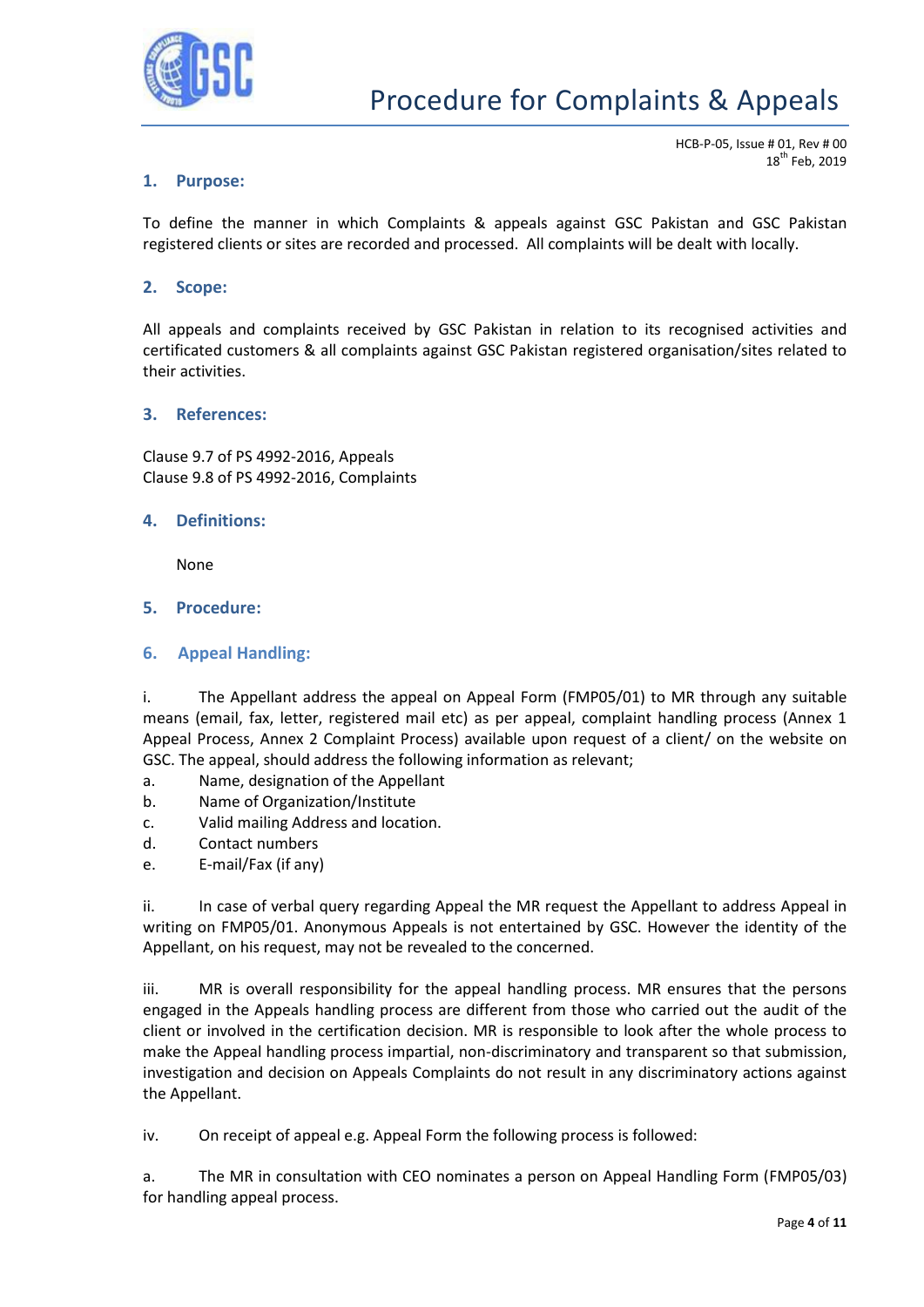

b. The receipt of appeal is acknowledged and logged in the Appeal Log (FMP05/02) by the MR generating appeal number that is incremental for each appeal. The MR is responsible to communicate to the appellant about the on-going progress on the appeal process by any means. Time scales for completion of the appeal process is largely dependent on the nature of the appeal. The time scale is communicated to the client on receipt of the appeal and informing all concerned

c. MR enters the appeal number on Appeal Handling Form (FMP05/03) and forwards the Appeal Handling Form to Appeal Handling Committee.

d. In case of conflict of interest in a particular appeal, the Appeal Handling Committee may be reconstituted. The committee may give the opportunity to the appellant to present his/her appeal in person.

e. The committee analyzes (on Appeal Handling Form FMP05/03) the nature and details of appeal, validates, investigates the appeal and decides the actions/decision to be taken in response to it taking into account results of previous similar appeals during the evaluation.

f. The Head Appeal Handling Committee gives his approval on recommendations/decisions established by the Appeal Handling Committee and forward to MR for further action.

g. The MR informs the progress and outcome to appellant and takes the correction and corrective actions if any.

h. MR verify the recommended actions if required.

i. MR communicates the Progress report and outcome to applicant through any suitable means. MR forwards the Appeal Form (FMP05/03) to Chairman Impartiality Committee for their record.

j. MR gives formal notice to the Appellant at the end of the appeal handling process.

#### <span id="page-4-0"></span>**6.1 ToRs of Appeal Handling Committee:**

MR in consultation with CEO nominates the Appeal Handling committee, and forwards them a formal email regarding their approval/ concerned appeal to be handled. The Appeal Handling Committee consists of 3 members. The committee members decide the Head Appeal Handling Committee among themselves. The committee may seek the advice of shariah expert depending upon the nature of the appeal. The Appellant Committee is derived from the members of the Impartiality Committee, thus the competence of members of the Appellant Committee is the same as Impartiality Committee, as defined in the Procedure for Safeguarding Impartiality. However if there is any appeal against CEO, he is not a part of the appellant committee and neither chairs the Impartiality Committee. The Committee is responsible for:

- 1. Receiving the appeal
- 2. Validating the appeal
- 3. Conducting necessary investigation over the dispute that became the source of appeal
- 4. Deciding the response of the appeal
- 5. Taking appropriate corrective actions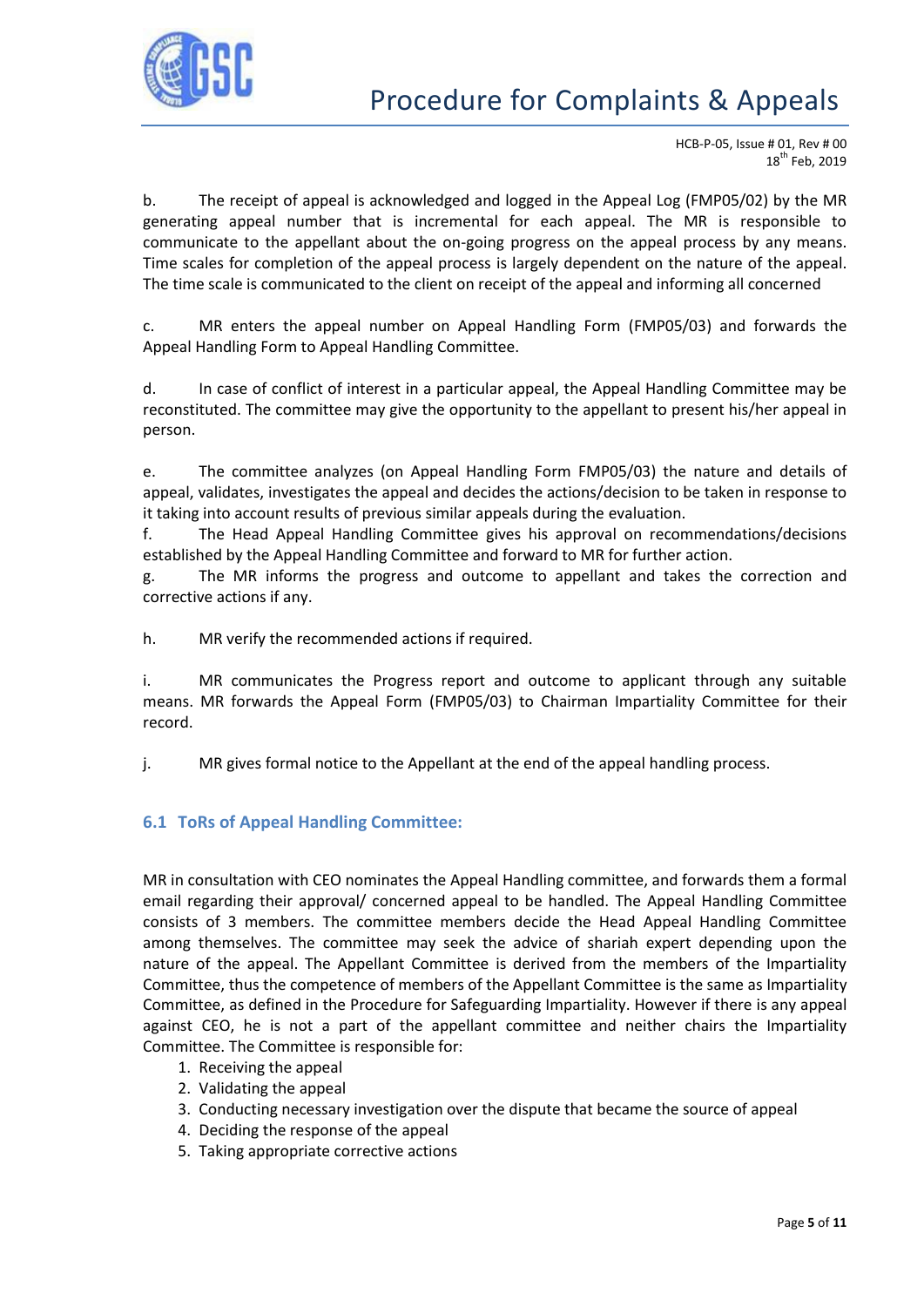

## <span id="page-5-0"></span>**7. Complaints Handling**

In case of Complaint the following process is followed;

i. MR decides whether the complaint is related to Certification activities of GSC or its clients. If the complaint is related to the Certification activities of GSC, MR in consultation with CEO appoints any person on Complaint Handling Form (FMP05/06) to validate, investigate and make recommendation as per clause iv above. If the complaint is related to Client, CEO appoints MR to validate, investigate and make recommendations on complaint. If the complaint is related to client, it is referred to the respective client within one week after validation by the MR.

ii. The complaint handling process is subject to confidentiality requirements as per GSC Pakistan Confidentiality Policy.

iii. The DMR is responsible to acknowledge to receipt and log the complaint in the Complaint Log (FMP05/05) enter the complaint number and inform the complainant about progress on report and outcome on regular basis. Time scales for completion of the complaint process are largely dependent on the nature of the complaint. The time scale is communicated to the client on receipt of the complaint and informing all concerned.

iv. The complaint is validated by the MR. If the Complaint is found vague, false, irrelevant or its validity is not confirmed then the MR gives his findings on Complaint Handling Form (FMP05/06) to CEO for formal disposal of the Complaint and Complainant is informed through any suitable mean (email, notice, letter etc).

v. For valid complaints MR also takes into account the results of previous similar complaints, going through the nature and details of the complaint.

vi. MR/NR presents their recommendations on the Complaint Handling Form (FMP05/06) to CEO for his approval.

vii. The recommendations upon approval of the CEO are communicated to the complainant by MR.

viii. If the complaint is related to the client, the client is requested to take corrective actions or may be asked that correction and corrective actions is verified depending upon the nature of complaint MR/ scheme owner reviews the effectiveness of the corrective and preventive actions and inform the concerned.

ix. If the Client fails to take corrective actions within agreed time the suspension and withdrawal process may be initiated.

x. MR gives formal notice via email to the Complainant at the end of the complaint handling process.

xi. In case the complaint is raised against the Certification activities and complainant is not satisfied against the result of complaint, the complainant may appeal to CEO against the communicated decision of the complaint.

xii. The complaints raised internally by GSC personnel are handled as per Procedure for Corrective and Preventive Actions (HCB-P-04).

The GSC Pakistan doesn't not put the complaint in public domain without the consent of the Client & complainant unless it is legally required or as per GSC Pakistan Confidentiality Policy to make it available in public domain.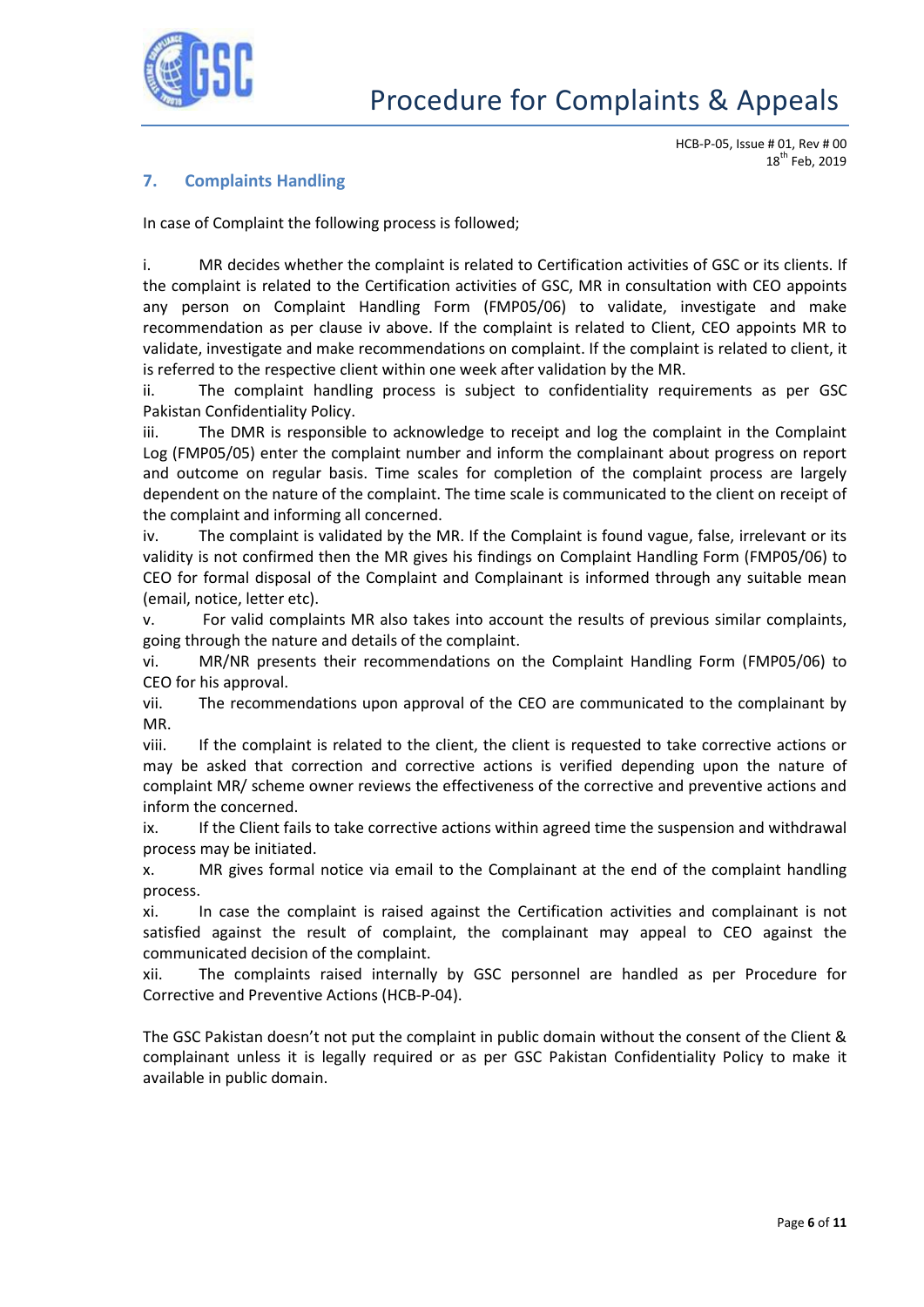

HCB-P-05, Issue # 01, Rev # 00 18<sup>th</sup> Feb, 2019

## <span id="page-6-0"></span>**8. Quality Records:**

| <b>Quality Record Number</b> | <b>Quality record Title:</b>   | <b>Retention Time</b> |
|------------------------------|--------------------------------|-----------------------|
| FMP05/01                     | Appeal Form                    | 05 years              |
| FMP05/02                     | Appeal Log                     | 05 years              |
| FMP05/03                     | Appeal Handling Form           | 05 years              |
| FMP05/04                     | <b>Complaint Form</b>          | 05 years              |
| FMP05/05                     | Complaint Log                  | 05 years              |
| FMP05/06                     | <b>Complaint Handling Form</b> | 05 years              |

## <span id="page-6-1"></span>**9. Revision History:**

| <b>Issue</b> # | Rev # | Date of Issue       | <b>Brief Description of change</b> |
|----------------|-------|---------------------|------------------------------------|
|                | 00    | $18^{th}$ Feb, 2019 | New Document                       |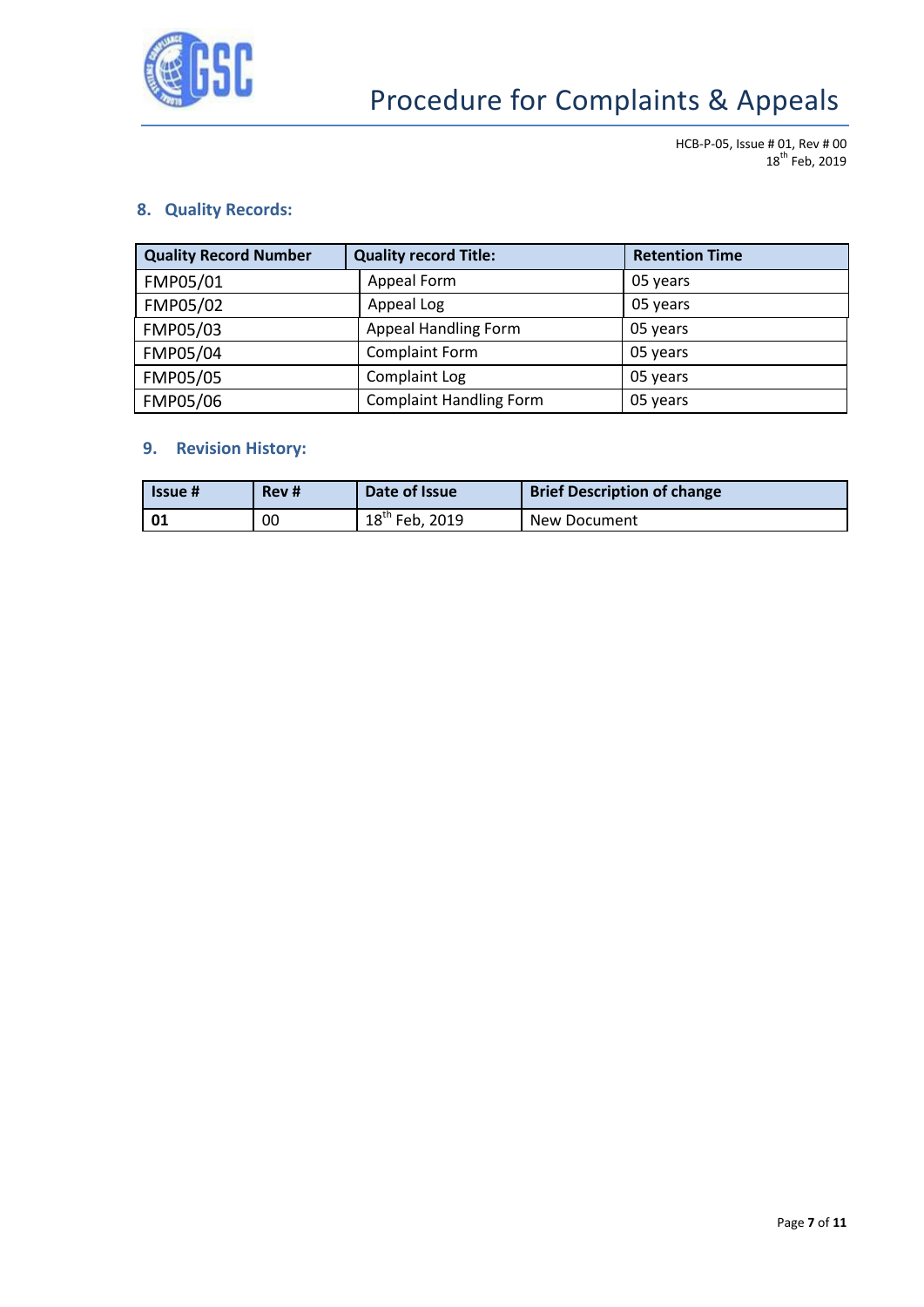

#### **Annex-I Appeal Process**

i. The Appellant address the appeal on Appeal Form (FMP05/01) to MR through any suitable means (email, fax, letter, registered mail etc) as per appeal, complaint handling process (Annex 1 Appeal Process, Annex 2 Complaint Process) available upon request of a client/ on the website on GSC. The appeal, should address the following information as relevant;

- a. Name, designation of the Appellant
- b. Name of Organization/Institute
- c. Valid mailing Address and location.
- d. Contact numbers
- e. E-mail/Fax (if any)

ii. In case of verbal query regarding Appeal the MR request the Appellant to address Appeal in writing on FMP05/01. Anonymous Appeals is not entertained by GSC. However the identity of the Appellant, on his request, may not be revealed to the concerned.

iii. MR is overall responsibility for the appeal handling process. MR ensures that the persons engaged in the Appeals handling process are different from those who carried out the audit of the client or involved in the certification decision. MR is responsible to look after the whole process to make the Appeal handling process impartial, non-discriminatory and transparent so that submission, investigation and decision on Appeals Complaints do not result in any discriminatory actions against the Appellant.

iv. On receipt of appeal e.g. Appeal Form the following process is followed:

a. The MR in consultation with CEO nominates a person on Appeal Handling Form (FMP05/03) for handling appeal process.

b. The receipt of appeal is acknowledged and logged in the Appeal Log (FMP05/02) by the MR generating appeal number that is incremental for each appeal. The MR is responsible to communicate to the appellant about the on-going progress on the appeal process by any means. Time scales for completion of the appeal process is largely dependent on the nature of the appeal. The time scale is communicated to the client on receipt of the appeal and informing all concerned

c. MR enters the appeal number on Appeal Handling Form (FMP05/03) and forwards the Appeal Handling Form to Appeal Handling Committee.

d. In case of conflict of interest in a particular appeal, the Appeal Handling Committee may be reconstituted. The committee may give the opportunity to the appellant to present his/her appeal in person.

e. The committee analyzes (on Appeal Handling Form FMP05/03) the nature and details of appeal, validates, investigates the appeal and decides the actions/decision to be taken in response to it taking into account results of previous similar appeals during the evaluation.

f. The Head Appeal Handling Committee gives his approval on recommendations/decisions established by the Appeal Handling Committee and forward to MR for further action.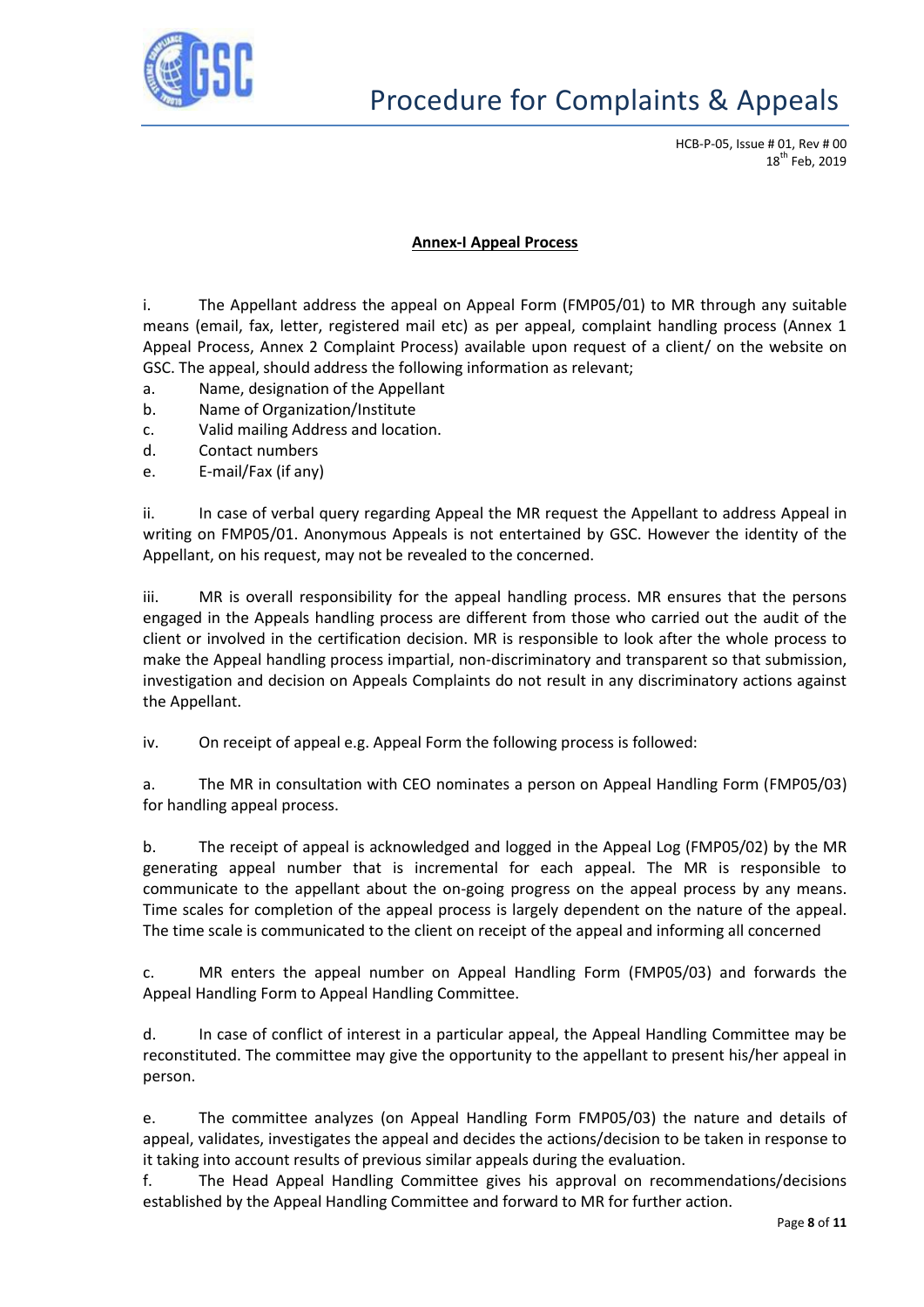

HCB-P-05, Issue # 01, Rev # 00 18<sup>th</sup> Feb, 2019 g. The MR informs the progress and outcome to appellant and takes the correction and corrective actions if any.

h. MR verify the recommended actions if required.

i. MR communicates the Progress report and outcome to applicant through any suitable means. MR forwards the Appeal Form (FMP05/03) to Chairman Impartiality Committee for their record.

j. MR gives formal notice to the Appellant at the end of the appeal handling process.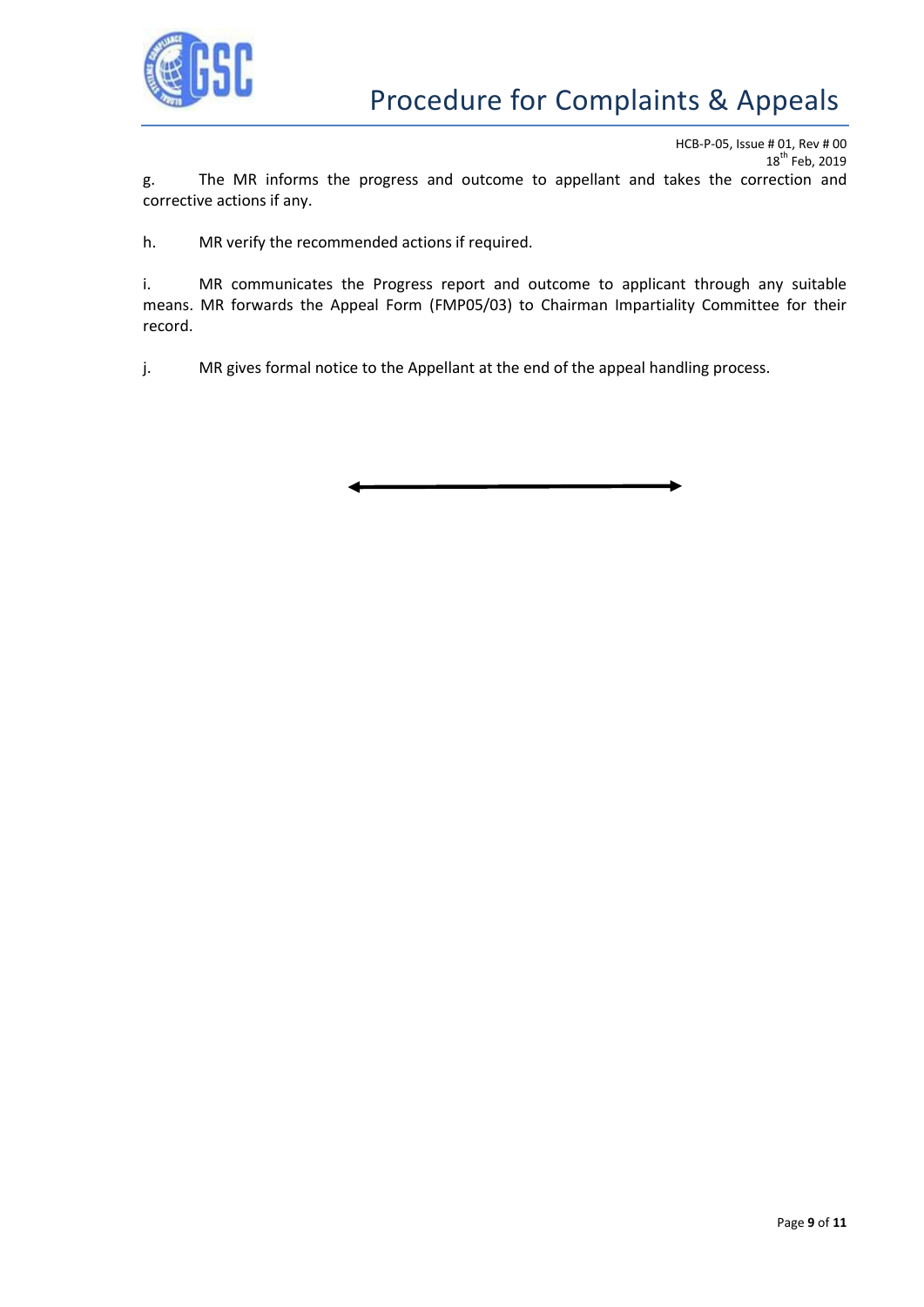

#### **Annex-II Complaint Process**

In case of Complaint the following process is followed;

i. MR decides whether the complaint is related to Certification activities of GSC or its clients. If the complaint is related to the Certification activities of GSC, MR in consultation with CEO appoints any person on Complaint Handling Form (FMP05/06) to validate, investigate and make recommendation as per clause iv above. If the complaint is related to Client, CEO appoints MR to validate, investigate and make recommendations on complaint. If the complaint is related to client, it is referred to the respective client within one week after validation by the MR.

ii. The complaint handling process is subject to confidentiality requirements as per GSC Pakistan Confidentiality Policy.

iii. The DMR is responsible to acknowledge to receipt and log the complaint in the Complaint Log (FMP05/05) enter the complaint number and inform the complainant about progress on report and outcome on regular basis. Time scales for completion of the complaint process are largely dependent on the nature of the complaint. The time scale is communicated to the client on receipt of the complaint and informing all concerned.

iv. The complaint is validated by the MR. If the Complaint is found vague, false, irrelevant or its validity is not confirmed then the MR gives his findings on Complaint Handling Form (FMP05/06) to CEO for formal disposal of the Complaint and Complainant is informed through any suitable mean (email, notice, letter etc).

v. For valid complaints MR also takes into account the results of previous similar complaints, going through the nature and details of the complaint.

vi. MR/NR presents their recommendations on the Complaint Handling Form (FMP05/06) to CEO for his approval.

vii. The recommendations upon approval of the CEO are communicated to the complainant by MR.

viii. If the complaint is related to the client, the client is requested to take corrective actions or may be asked that correction and corrective actions is verified depending upon the nature of complaint MR/ scheme owner reviews the effectiveness of the corrective and preventive actions and inform the concerned.

ix. If the Client fails to take corrective actions within agreed time the suspension and withdrawal process may be initiated.

x. MR gives formal notice via email to the Complainant at the end of the complaint handling process.

xi. In case the complaint is raised against the Certification activities and complainant is not satisfied against the result of complaint, the complainant may appeal to CEO against the communicated decision of the complaint.

xii. The complaints raised internally by GSC personnel are handled as per Procedure for Corrective and Preventive Actions (HCB-P-04).

The GSC Pakistan doesn't not put the complaint in public domain without the consent of the Client & complainant unless it is legally required or as per GSC Pakistan Confidentiality Policy to make it available in public domain.